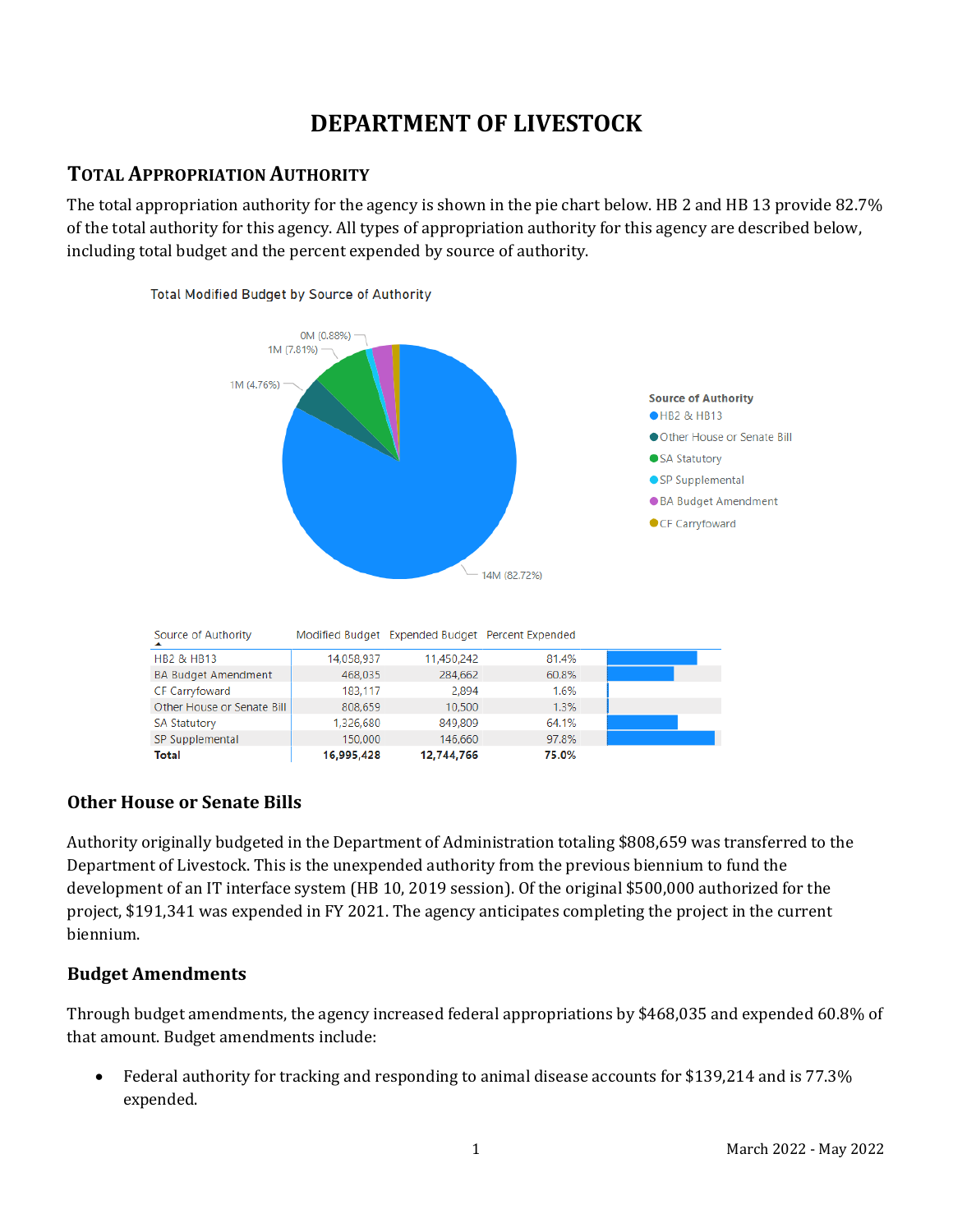- Funds for animal health totaling \$24,221 that have been 100.0% expended.
- Federal authority of \$156,178 for new equipment and training at the Montana Veterinary Diagnostic Laboratory, of which 72.3% or \$112,881 has been expended.
- Funding for elk collaring totaled \$40,000 and has been entirely expended.
- Funding for livestock loss totaling \$108,422 has not yet been expended.

## **Carryforward**

The agency had \$183,117 in appropriation authority that was continued or carried forward from FY 2021. Most of this funding is state special revenue authority totaling \$169,454, which was derived from livestock per capita tax, livestock inspection fees, and taxes on milk distributors. Other authority includes \$9,053 in federal revenue for supporting meat and poultry inspection and \$4,610 in general fund. The agency has expended 1.6% or \$2,984 of carryforward funding.

### **Statutory Appropriations**

Statutory appropriations for the agency are used to compensate for the loss of livestock to predators. Revenue is statutorily appropriated from the general fund and livestock per capita fees. The agency has expended \$848,809 year-to-date in FY 2022.

## **Supplemental**

The agency moved \$150,000 of state special revenue authority from the second year of the biennium to the first to purchase a helicopter for predator control.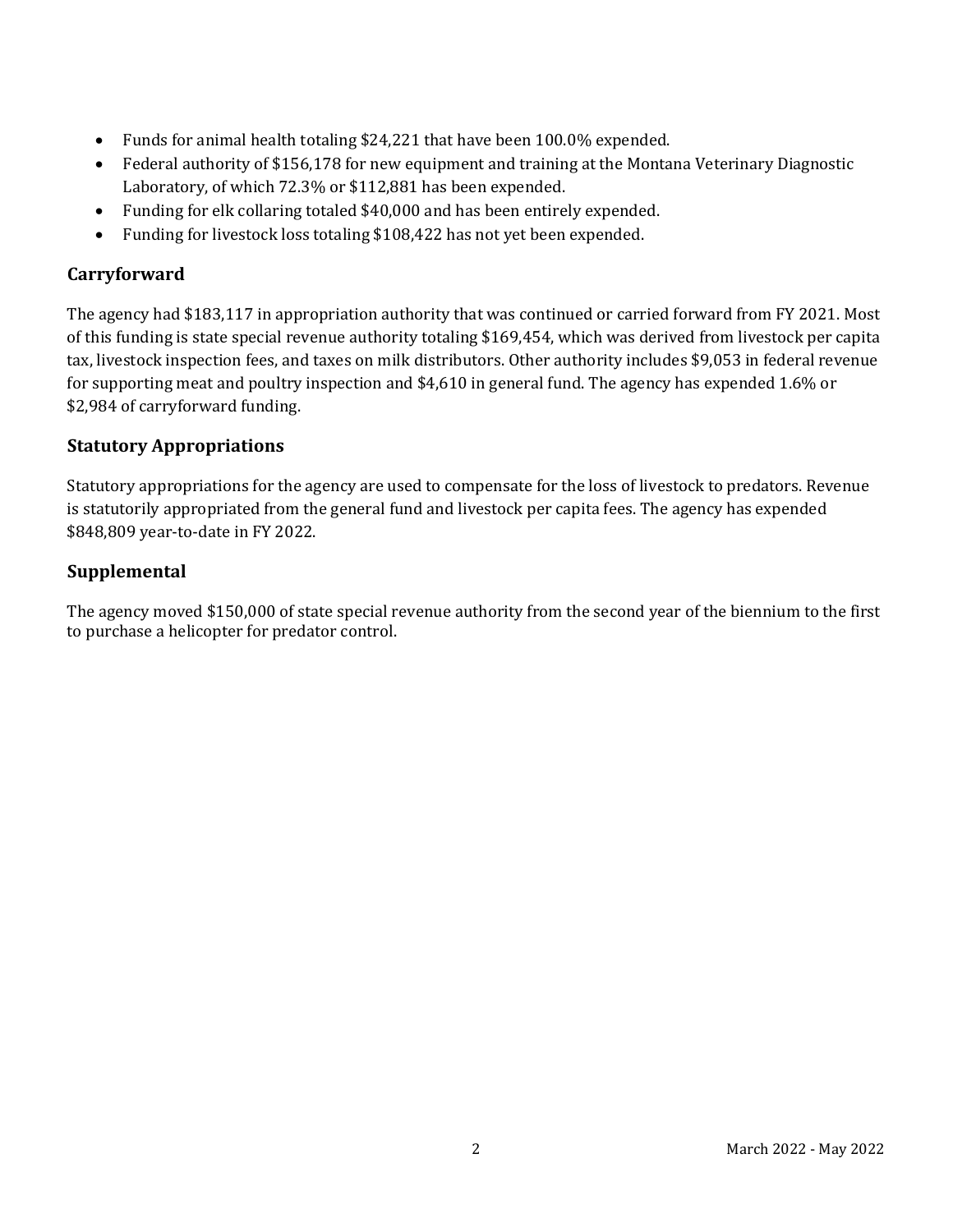## **HB 2 BUDGET MODIFICATIONS**

The following chart shows the HB 2 budget as passed by the legislature, including the pay plan, and the HB 2 modified budget through May 2022. Net modifications to the budget include operating plan changes from one expenditure account to another, program transfers, reorganizations, and agency transfers of authority. The positive modifications and negative modifications are shown by program, expenditure account, and fund type.

| Legislative Budget Compared to Modified Budget - HB 2 Only |                          |                                |                          |  |  |  |  |  |
|------------------------------------------------------------|--------------------------|--------------------------------|--------------------------|--|--|--|--|--|
| <b>Agency Name</b>                                         | March Modified<br>Budget | June Modified<br>Budget        | <b>Net Modifications</b> |  |  |  |  |  |
| <b>Department of Livestock</b>                             | 14,058,937               | 14,058,937                     |                          |  |  |  |  |  |
| <b>ANIMAL HEALTH DIVISION</b>                              | 7,409,071                | 7,409,071                      |                          |  |  |  |  |  |
| <b>BRANDS ENFORCEMENT DIVISION</b>                         | 4,201,002                | 4,201,002                      |                          |  |  |  |  |  |
| CENTRALIZED SERVICES DIVISION                              | 2,448,864                | 2,448,864                      |                          |  |  |  |  |  |
| <b>Total</b>                                               | 14,058,937               | 14,058,937                     |                          |  |  |  |  |  |
| Expenditure                                                | March Modified<br>Budget | June Modified<br>Budget        | <b>Net Modifications</b> |  |  |  |  |  |
| 61000 Personal Services                                    | 9,501,657                | 9,501,657                      |                          |  |  |  |  |  |
| 62000 Operating Expenses                                   | 3,912,799                | 3,912,799                      |                          |  |  |  |  |  |
| 63000 Equipment & Intangible Assets                        | 245,000                  | 245,000                        |                          |  |  |  |  |  |
| 68000 Transfers-out                                        | 399,481                  | 399,481                        |                          |  |  |  |  |  |
| <b>Fund Type</b>                                           | March Modified<br>Budget | June Modified<br><b>Budget</b> | Net Modifications        |  |  |  |  |  |
| 01 General                                                 | 3,257,365                | 3,257,365                      |                          |  |  |  |  |  |
| 02 State/Other Spec Rev                                    | 8,703,859                | 8,703,859                      |                          |  |  |  |  |  |
| 03 Fed/Other Spec Rev                                      | 2,097,713                | 2,097,713                      |                          |  |  |  |  |  |

In the current report period, the agency has made no modifications to the budget.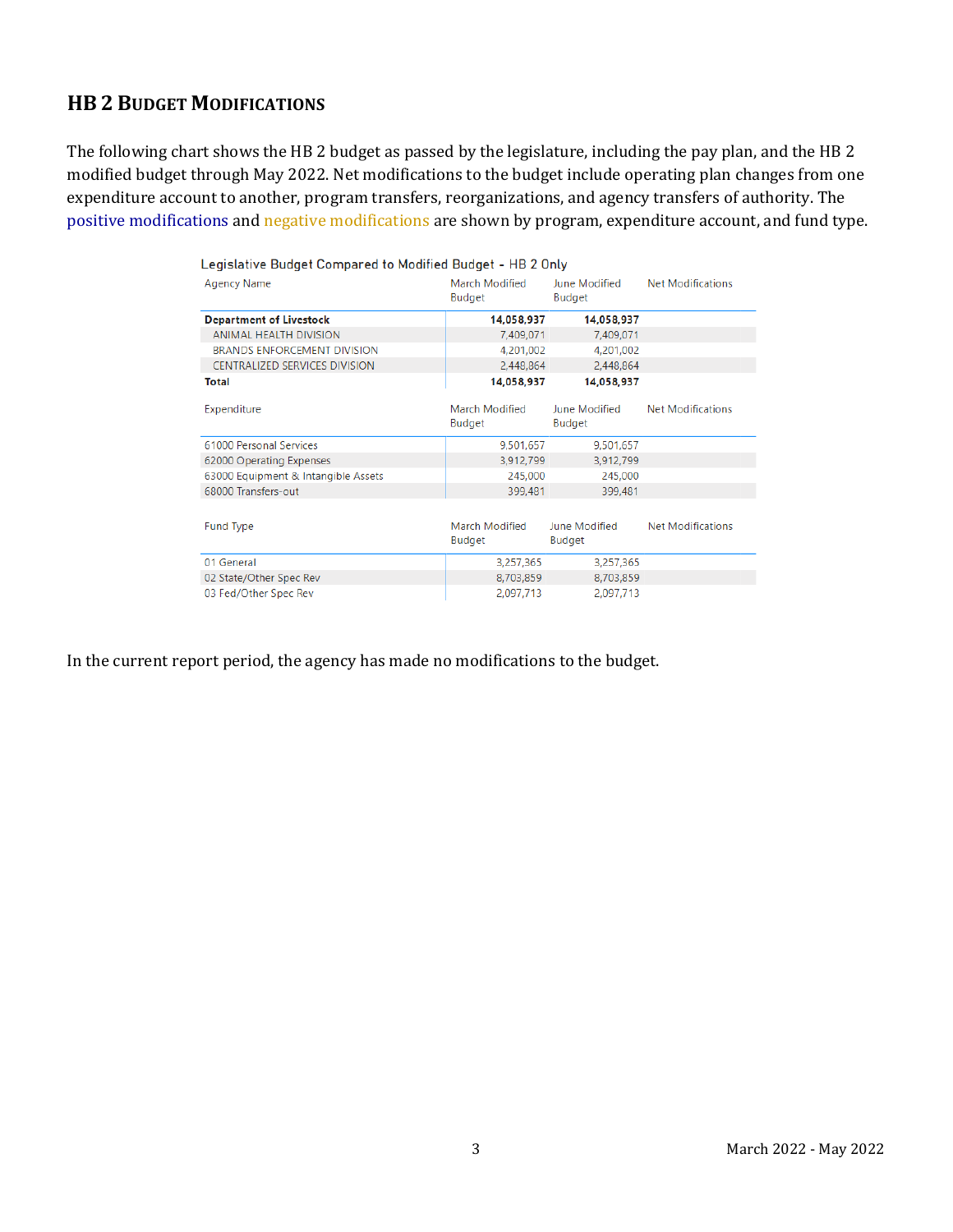## **HB 2 APPROPRIATION AUTHORITY**

The following chart shows the appropriated budget for the agency compared to expenditures through May 2022.



Expended Budget and Remaining Budget by Fund Type - HB 2 Only

State special revenue supports 61.9% of the agency's HB 2 budget, general fund 23.2%, and the remaining 14.9% is from federal revenue. As of the end of May, the agency expended 81.4% of the HB 2 budget, which is in line with average expenditure rate over the previous three biennia of 81.4%.

#### Personal Services

The budget for personal services of \$9.5 million is 84.6% expended, which is 1.4 percentage points higher than the average for the three previous biennia.

#### Operating Expenses

The budget for operating expenses of \$3.9 million is 79.9% expended, which compares to an average expenditure rate of 82.2% over the three previous biennia.

#### **Equipment**

The budget for equipment is 61.2% expended. Expenditure rates for equipment over the previous biennium are volatile.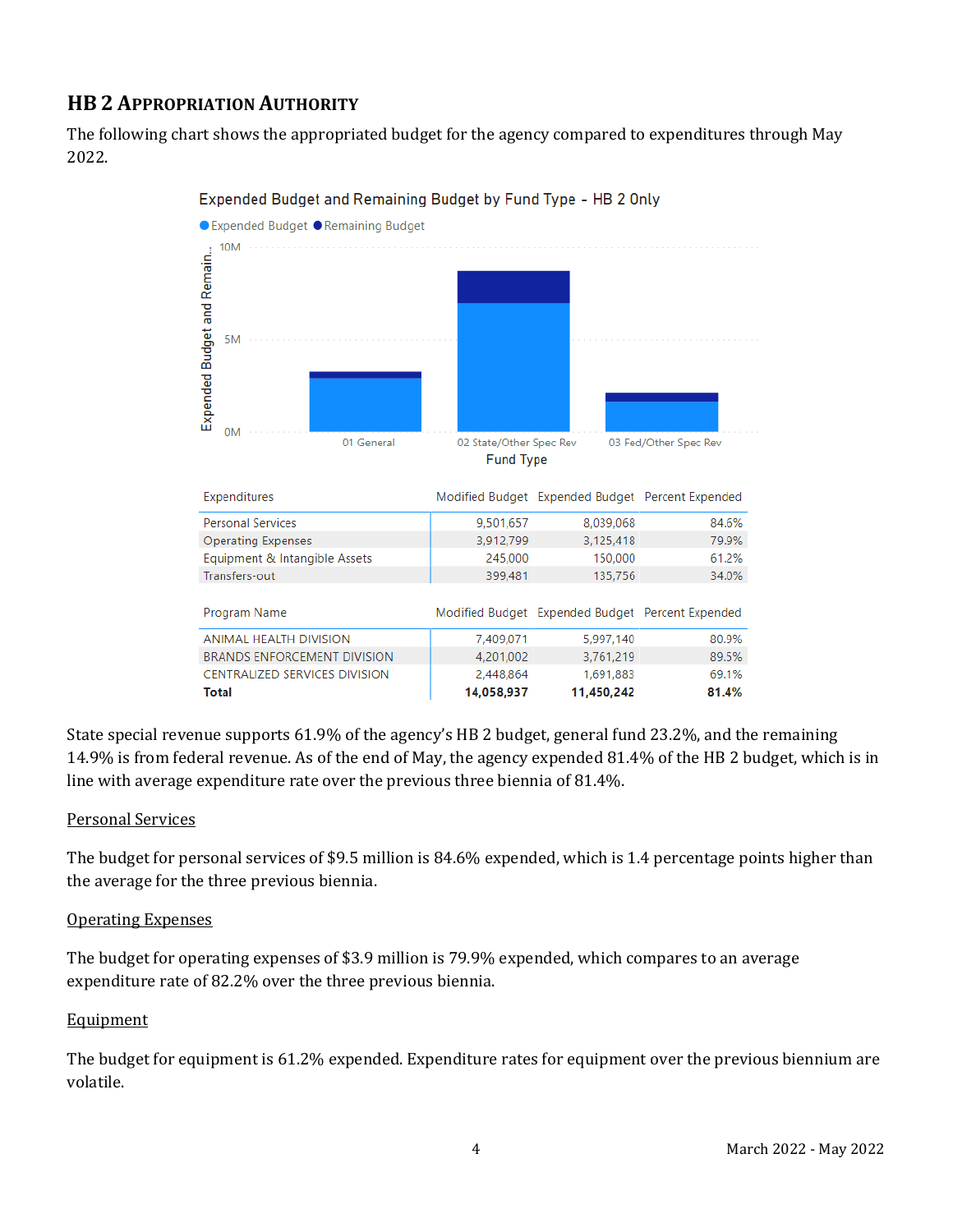The agency expended \$150,000 of state special revenue for the purchase of a helicopter for predator control. Total expenditures for the helicopter total \$296,660. To fund the purchase, the agency used \$150,000 authorized in the current year and transferred, with legislative approval, \$146,660 in authority from the second year. Appropriations of \$70,000 in general fund and \$25,000 in state special revenue for laboratory equipment in the animal health division have not yet been expended.

#### **Transfers**

Federal and state special revenue of \$399,481 is budgeted for animal health and central services. The agency has expended 34.0% or \$135,756 of this authority. Historical expenditure rates for transfer through May average 37.4%.

### **Personal Services**



The following chart shows the filled and vacant FTE within the agency as of May 2022.

The Department of Livestock has 132.87 FTE funded in HB 2:

- Centralized services division 17.00 FTE
- Animal health division 62.76 FTE
- Brands enforcement division 53.11 FTE

Of the total personal hours available, the agency has utilized 94.1%. The brands enforcement division had a utilization rate of 103.3%, the centralized services division and the animal health division had a combined utilization rate of 87.9%.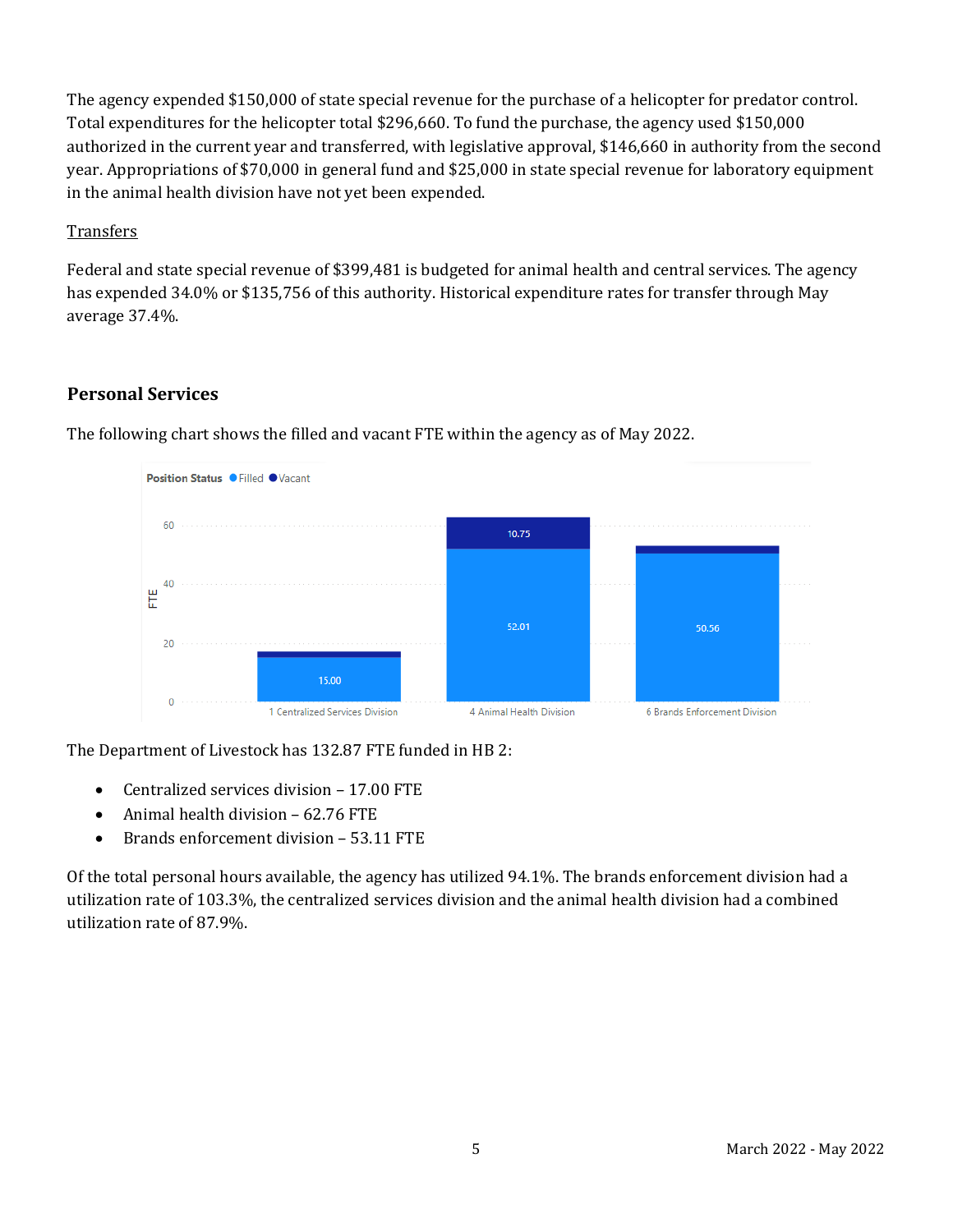As of the end of May, the agency has 19.3 FTE vacant, an increase of 5.2 FTE from March 2022. Vacancies are summarized in the following table.

| Department of Livestock<br>Vacancies May 2022 |            |               |              |                                      |            |               |              |  |
|-----------------------------------------------|------------|---------------|--------------|--------------------------------------|------------|---------------|--------------|--|
| <b>Animal Health Division</b>                 | <b>FTE</b> | Months Vacant | Years Vacant | <b>Centralized Services Division</b> | <b>FTE</b> | Months Vacant | Years Vacant |  |
| Animal Health Permit Tech                     | 1.00       | 21.2          | 1.8          | Milk Control Program Super           | 1.00       | 5.3           | 0.4          |  |
| Program Manager                               | 1.00       | 50.3          | 4.2          | Auditing Technician                  | 1.00       | 28.1          | 2.3          |  |
| Veterinarian 1                                | 1.00       | 2.8           | 0.2          | Division Total <sup>1</sup>          | 2.00       | 16.7          | 1.4          |  |
| Sanitarian 1                                  | 0.50       | 10.5          | 0.9          |                                      |            |               |              |  |
| Sanitarian 1                                  | 0.50       | 28.4          | 2.4          | <b>Brands Enforcement Division</b>   | <b>FTE</b> | Months Vacant | Years Vacant |  |
| Regulatory Program Manager                    | 1.00       | 28.4          | 2.4          | Livestock Inspector 2                | 1.00       | 19.1          | 1.6          |  |
| Agricultural Inspector 2 Egg                  | 1.00       | 10.5          | 0.9          | Livestock Investigator 1             | 1.00       | 9.9           | 0.8          |  |
| Regulatory Program Manager                    | 1.00       | 1.7           | 0.1          | Livestock Inspector 1                | 0.50       | 0.7           | 0.1          |  |
| Meat Poultry Inspector 1                      | 1.00       | 2.4           | 0.2          | <b>Brands Enforcement Admin</b>      | 1.00       | 1.0           | 0.1          |  |
| Meat Poultry Inspector 1                      | 1.00       | 11.4          | 1.0          | Livestock Investigator 1             | 1.00       | 3.4           | 0.3          |  |
| Microbiologist 1                              | 0.50       | 10.5          | 0.9          | Livestock Inspector 2                | 1.00       | 0.8           | 0.1          |  |
| Veterinarian 1                                | 1.00       | 1.0           | 0.1          | Livestock Inspector 1                | 0.20       | 24.9          | 2.1          |  |
| Program Mgr/Brands Asst Admin                 | 0.50       | 76.0          | 6.3          | Farm Fish Forest All Other           | 0.20       | 4.9           | 0.4          |  |
| Veterinarian                                  | 0.25       | 73.3          | 6.1          | STW Brand Insp LEWISTOWN             | 0.15       | 27.2          | 2.3          |  |
| Division Total <sup>1</sup>                   | 11.25      | 18.7          | 1.6          | Division Total <sup>1</sup>          | 6.05       | 7.4           | 0.6          |  |
|                                               |            |               |              |                                      | <b>FTE</b> | Months Vacant | Years Vacant |  |
|                                               |            |               |              | Agency Total                         | 19.30      | 15.0          | 1.2          |  |

**1 Division Totals for months and days vacant are weighted averages** 

#### *Turnover*

Since July 1, the department had nine retirements, and nine persons left state employment.

#### *Pay Adjustments*

The agency made 45 pay adjustments increasing personal services expenditures by about \$58,100 annually. The table below details the adjustments to pay;

- Longevity 34
- Base Pay Differential Adjustment 6
- Supervisory Adjustment 2
- Training Assignment Progression 2
- Promotion 1

#### **Next Steps for Personal Services Reporting**

In upcoming Quarterly Financial Reports, the LFD will begin the process of a more comprehensive look at personal services. The LFD will compare two executive "snapshots" -- July 2020 and July 2022. The analysis will identify adjustments adopted by the legislature in 2021 and modifications made by the agencies, within the confines of budget law.

The September Quarterly Financial Report will provide the complete comparison from July 2020 to July 2022. Ultimately, the analysis will result in a description of all the components that will be part of the executive's decision package one (DP 1) 2025 biennium budget request. This work will prepare legislators for budget deliberations in the 2023 session. For a review of how DP 1 works and snapshot components, please read this [short brochure](https://montana.maps.arcgis.com/apps/Cascade/index.html?appid=23095fcf15754f4fb38b63c58a884b97) from 2019.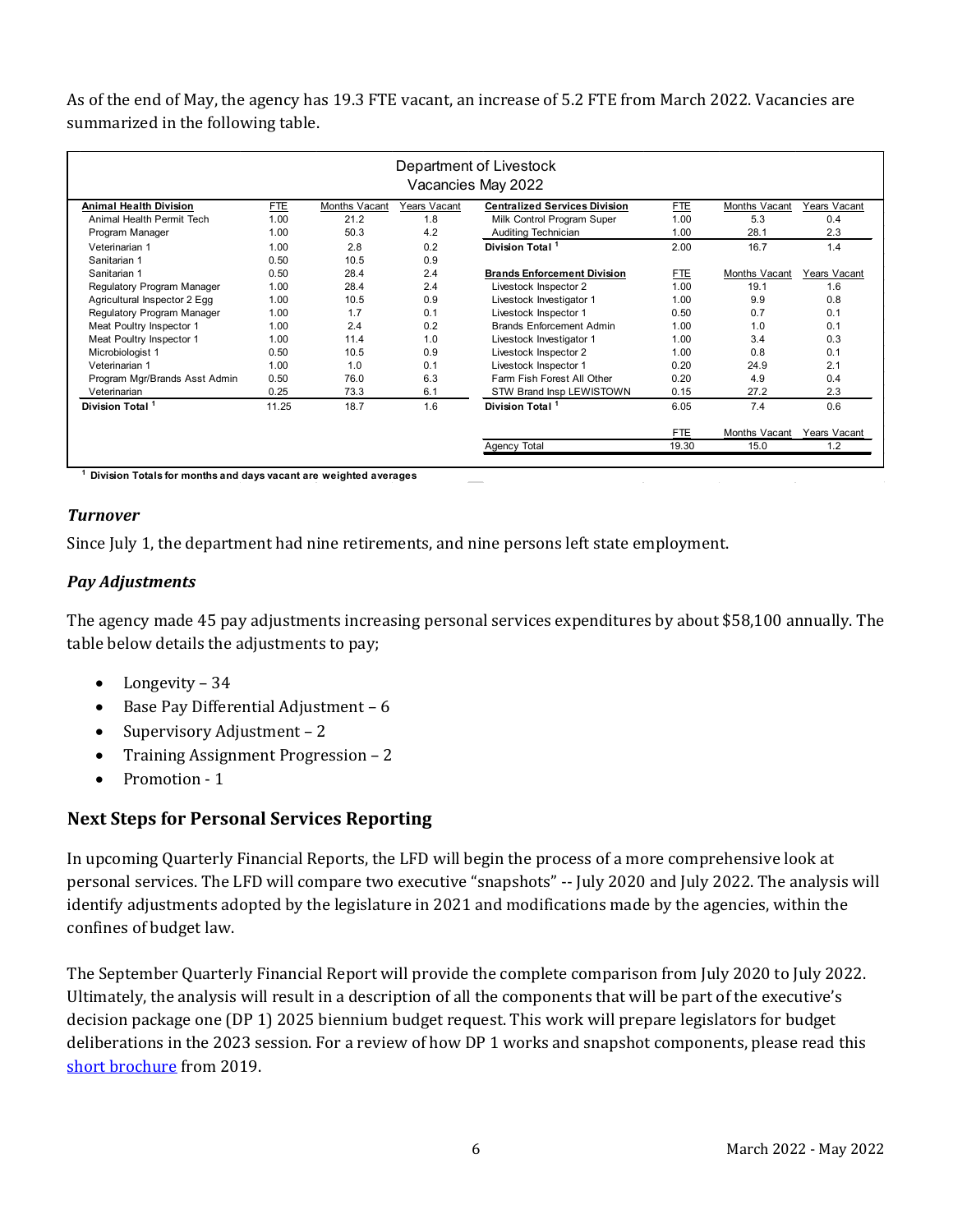## **OTHER ISSUES**

## **Update on Decision Packages Approved by the 2021 Legislature**

The table below summarizes the agency's expenditures against legislative appropriations for decision packages that appear as a line item in HB 2. A detailed discussion of each decision package is provided below.

| The Department of Livestock<br>Legislative Appropriation and Expenditures Year to Date for FY 2022 |               |                 |           |          |  |  |  |  |  |  |
|----------------------------------------------------------------------------------------------------|---------------|-----------------|-----------|----------|--|--|--|--|--|--|
|                                                                                                    |               | Percent         |           |          |  |  |  |  |  |  |
| <b>Decision Package</b>                                                                            | Appropriation | <b>Budgeted</b> | Expended  | Expended |  |  |  |  |  |  |
| DP 101 - Computer Funding Augment (Restricted/Biennial/One-Time-Only)                              | \$10,000      | \$10,000        | \$0       | $0.0\%$  |  |  |  |  |  |  |
| DP 103 - Helicopter for Predator Control (One-Time-Only)                                           | 300,000       | 300.000         | 296,660   | 98.9%    |  |  |  |  |  |  |
| DP 405 - Lab Equipment (One-Time-Only)                                                             | 70,000        | 70.000          | O         | $0.0\%$  |  |  |  |  |  |  |
| DP 406 - Lab Equipment Histology (One-Time-Only)                                                   | 25.000        | 25,000          |           | $0.0\%$  |  |  |  |  |  |  |
| DP 411 - Cooperative Interstate Shipping Program (Restricted/One-Time-Only)                        | 200,000       | 200,000         |           | $0.0\%$  |  |  |  |  |  |  |
| DP 601 - Additional Brands Record Staff (One-Time-Only)                                            | 48.612        | 48.612          | 35.617    | 73.3%    |  |  |  |  |  |  |
| <b>Total of HB 2 Line Itemed Decision Packages</b>                                                 | \$653.612     | \$653.612       | \$332.277 | 50.8%    |  |  |  |  |  |  |

#### DP 101 - Computer Funding Augment (RST/BIEN/OTO)

FY 2022 10,000, General Fund FY 2023 10,000, General Fund

The legislature approved a one-time-only appropriation of state special revenue to replace staff computers. The appropriation is funded from livestock per-capita fees. As of May, the agency has not expended against this authority.

#### DP 103 - Helicopter for Predator Control (OTO)

FY 2022 150,000, State Special Revenue FY 2023 150,000, State Special Revenue

The legislature approved a one-time-only appropriation of state special revenue to purchase a helicopter for predator control. The purchase will be funded from livestock per capita fees. The agency has purchased a military surplus Bell helicopter. The legislature approved a transfer of appropriation authority from the second year of the biennium to FY 2022 to complete the purchase. The agency has expended \$296,660 or 98.9% of this appropriation.

#### DP 405 - Lab Equipment (OTO)

FY 2022 \$70,000, General Fund

The legislature approved a one-time-only appropriation of general fund to purchase lab equipment dedicated to chronic wasting disease (CWD) sample preparation and testing. Equipment dedicated to CWD will help prevent cross contamination in the lab. As of May, the agency has not expended against this authority.

#### DP 406 - Lab Equipment (OTO)

FY 2022 \$25,000, State Special Revenue FY 2023 \$32,000, State Special Revenue